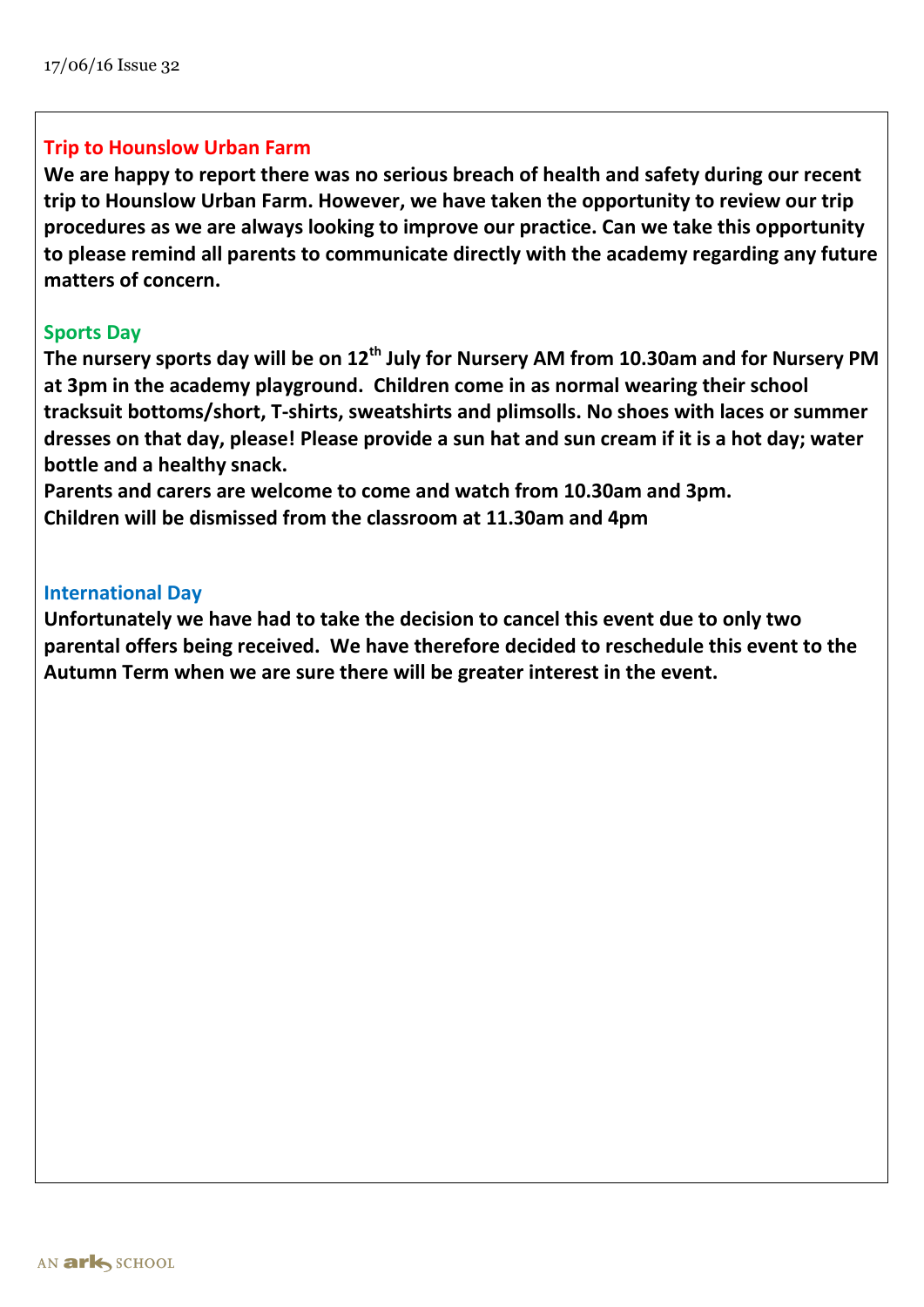

We still need YOUR help on a stall on the day. Or if you fancy taking charge of the BEAT THE GOALIE or SHOOT THE HOOPS stand – or have any other ideas – please get in touch (appaacommittee@gmail.com)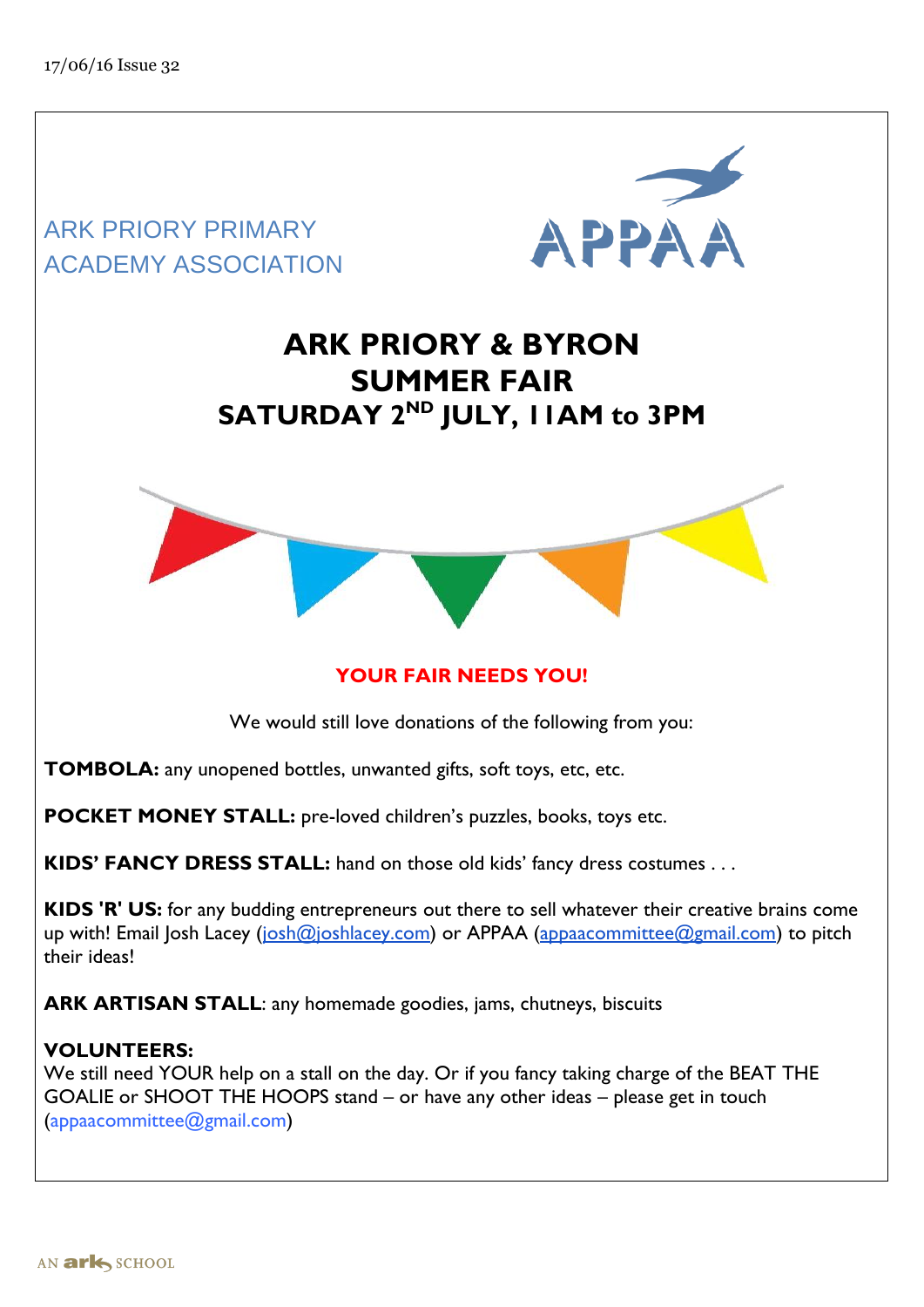

# **SUMMER FAIR FOOTBALL**

Nursery AM V Nursery PM Football Match

Further to last week's newsletter and the flyer sent home with the children, we wanted to see if there are any more budding footballers amongst the kids and parents/carers of Nursery AM/PM? We only need three children from each class and their respective parent/carer to make up a team so don't be shy. The match will be held at 11.40 am and will only last 15 minutes including a break, so no excessive exertion need! To make it super safe for the kids and a little more taxing for the adult, the adult will not be allowed to move once in possession of the ball, only to kick it.

If you think you and your child would like to give it a go then please contact Kirsty & Paul Wilkins at [kinnearcasting@gmail.com](mailto:kinnearcasting@gmail.com) asap to express your interest.